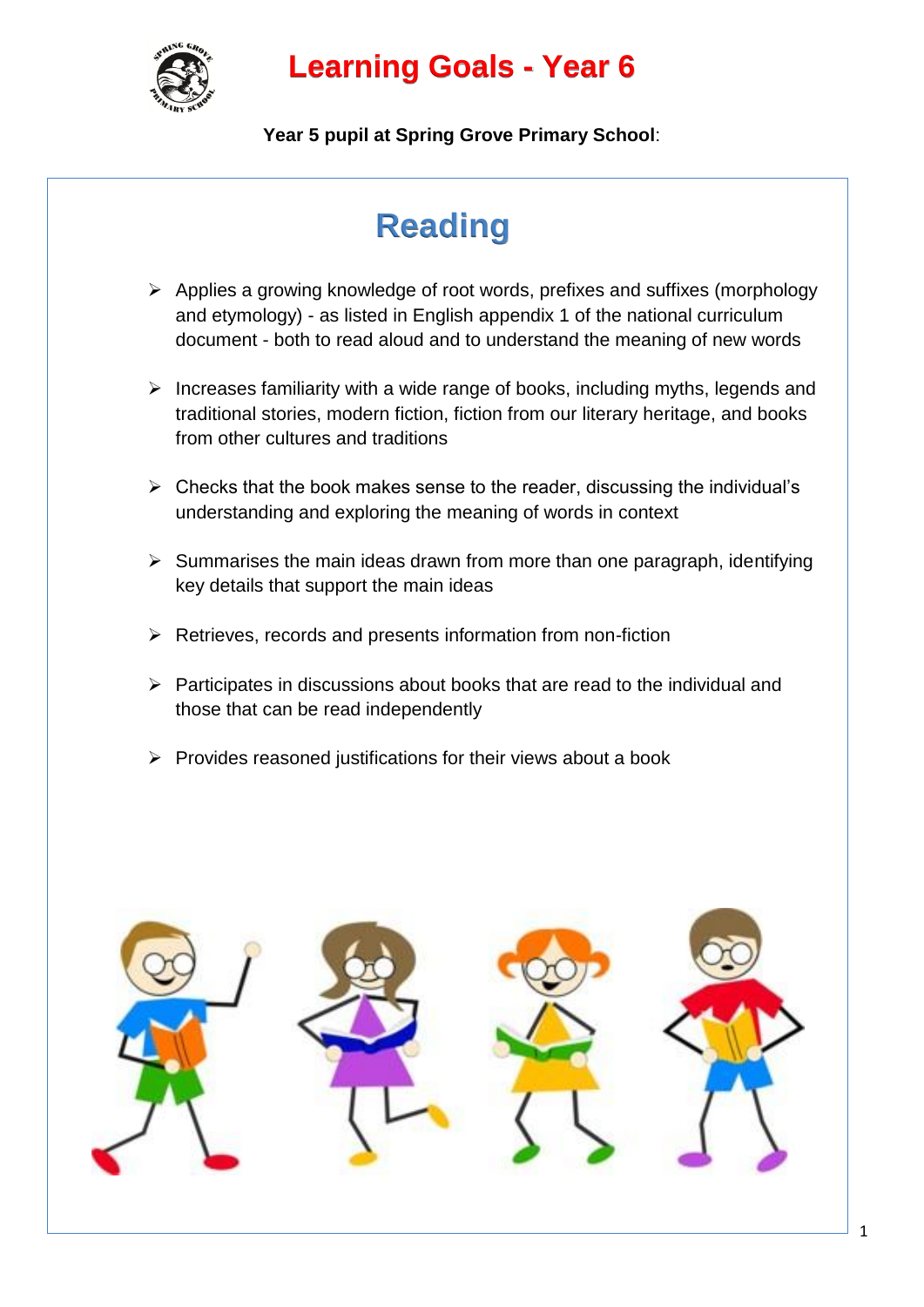

## **Learning Goals - Year 6**

**Year 5 pupil at Spring Grove Primary School**:

# **Writing**

## **Composition**

- $\triangleright$  Identifies the audience for, and purpose of the writing
- $\triangleright$  Selects the appropriate form and uses other similar writing as models for their own
- $\triangleright$  Proof-reads for spelling and punctuation errors



- $\triangleright$  Ensures the consistent and correct use of tense throughout a piece of writing
- $\triangleright$  Uses further organisational and presentational devices to structure text and to guide the reader (eg headings, bullet points, underlining)
- $\triangleright$  Can describe settings, characters and atmosphere

### **SPaG**

- $\triangleright$  Uses dictionaries to check the spelling and meaning of words
- $\triangleright$  Can understand and apply the difference between vocabulary typical of informal speech and vocabulary appropriate for formal speech and writing (eg find out discover; ask for - request; go in - enter)
- $\triangleright$  Uses the passive voice to affect the presentation of information in a sentence (eg 'I broke the window in the greenhouse' versus 'The window in the greenhouse was broken by me)'
- Can use layout devices, such as headings, sub-headings, columns, bullets, or tables, to structure text
- $\triangleright$  Uses the colon to introduce a list
- $\triangleright$  Punctuates bullet points to list informatio